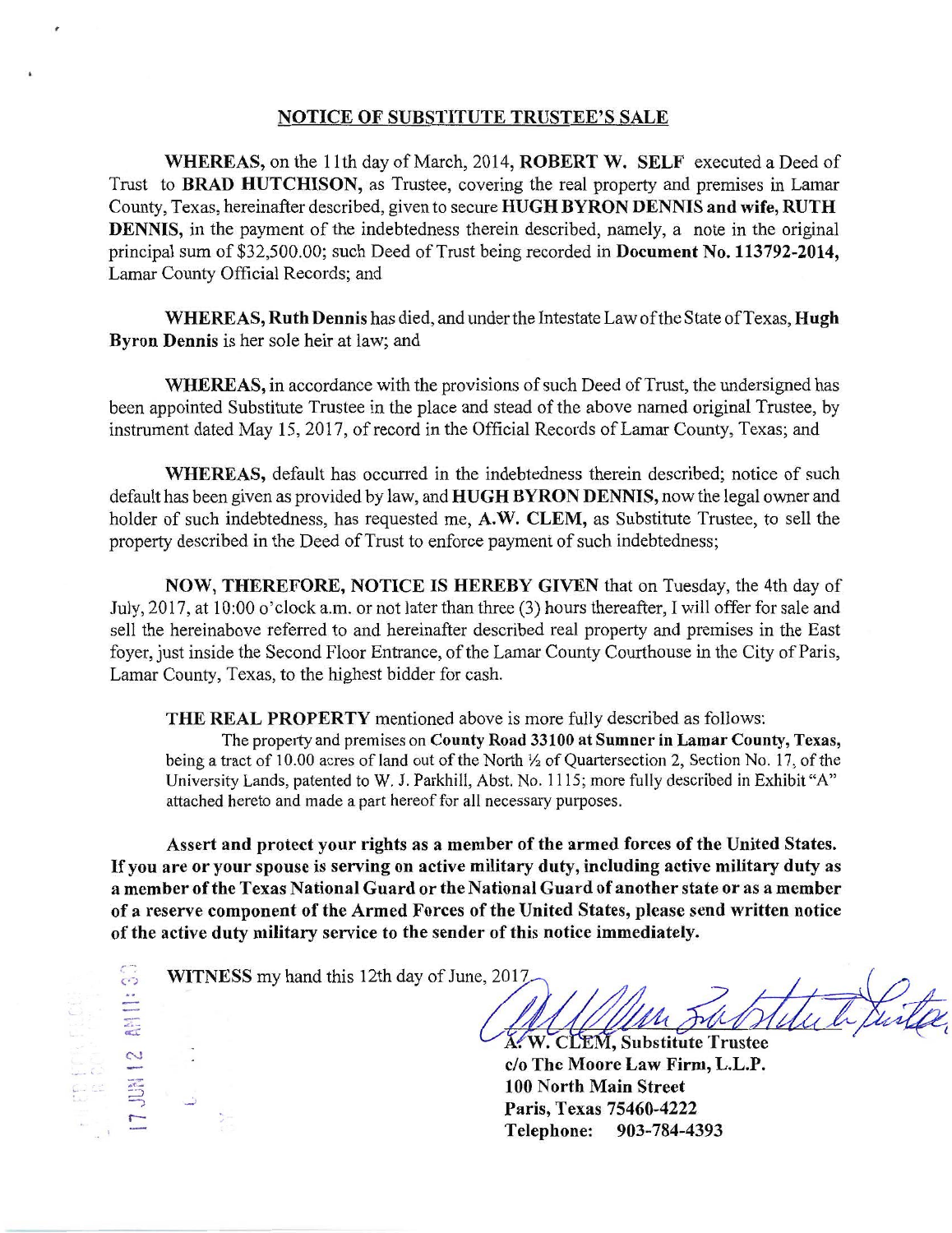

Foster Land Surveying - 17325 FM 197 - Arthur City, TX 75411- office 903.739.9166 - fx. 903.783.9159 - foster-land-surveying.com